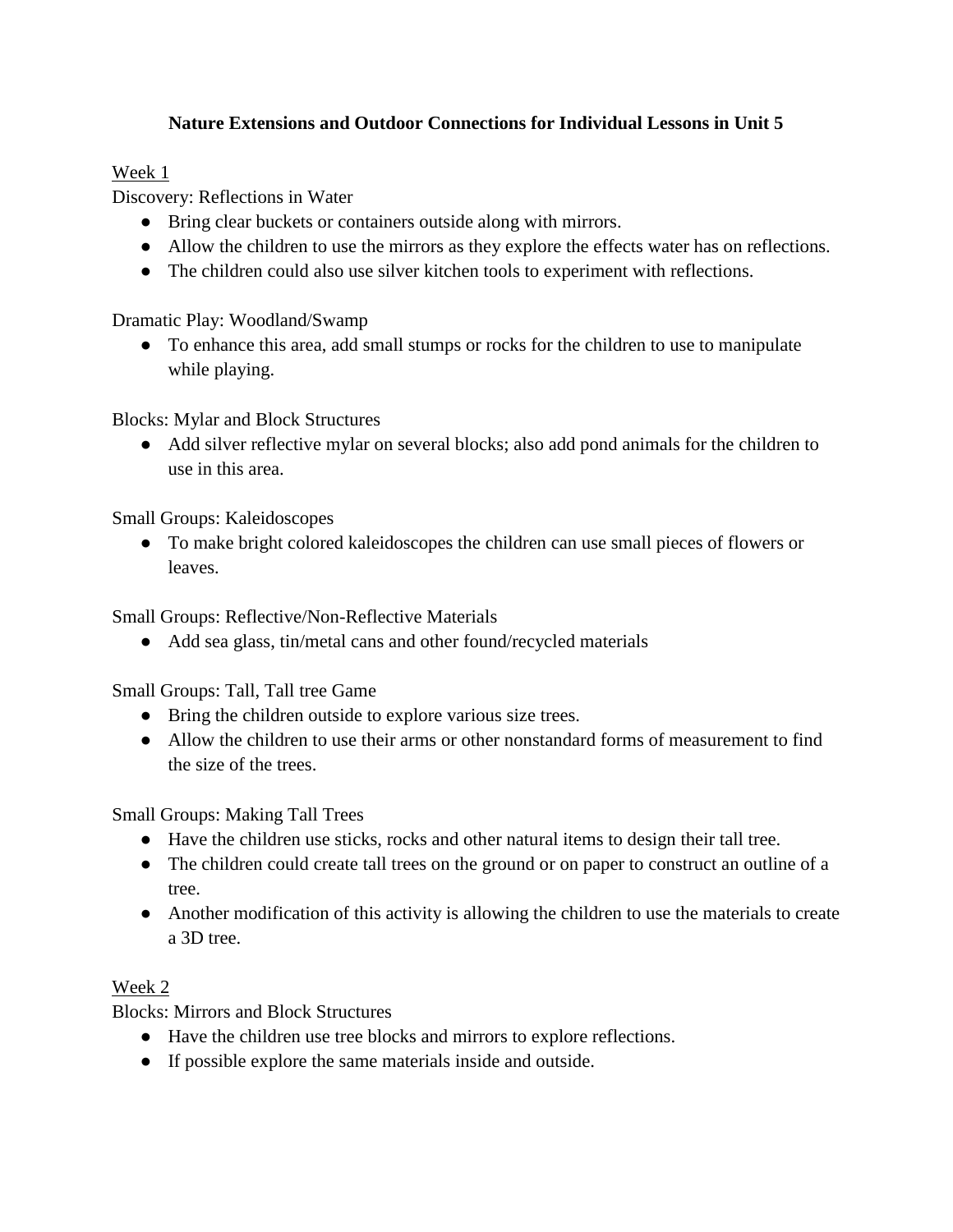Art Studio: Black, white and Grey Illustrations

- Allow the children to take turns taking at least one picture of something they find outside.
- Print the pictures out in black and white once each child has been provided with the opportunity to participate.
- Allow the children to share with their peers about the image.

Writing & Drawings: Researching Nocturnal Animals

- Set up a laptop, iPad or another electronic device to stream nocturnal animals.
- This experience will provide the children with better insight about the nightlife of animals.
- While the children are watching the video, they can write or draw about what they observed/learned.

Small Groups: Shadow Measuring

- Have the children work together to find and measure shadows.
- This activity works best on a hard flat surface outside on a sunny day.
- For example, one child can use their body to cast a shadow on the ground; the other child could use chalk to trace the peers shadow.
- If you do not have access to a hard, flat surface outside the children can take turns tracing each other on large dark colored paper.
- Once the children have traced each other they can measure their body tracing using a non-standard unit of measurement such as rocks.

# Week 3

Dramatic Play: Shadow Dancing

- Have the children use stencils to trace various types of animals on black paper; once they have finished tracing the children can cut out their drawing.
- They will create their own shadow puppets to use in the dramatic play area.
- The children could also bring their shadow puppets outside to further explore shadows.

Blocks: Skyline Block Structures

● Bring medium or large plastic mirrors outside for the children to build on using loose parts. How are these the same or different from city skylines?

Discovery: Experimenting with Shadows

- Possible shadow exploration:
	- Trace shadows with chalk or chalk paint.
	- Have the children take turns taking pictures of each other's shadows.

Small Groups: Shadow Search